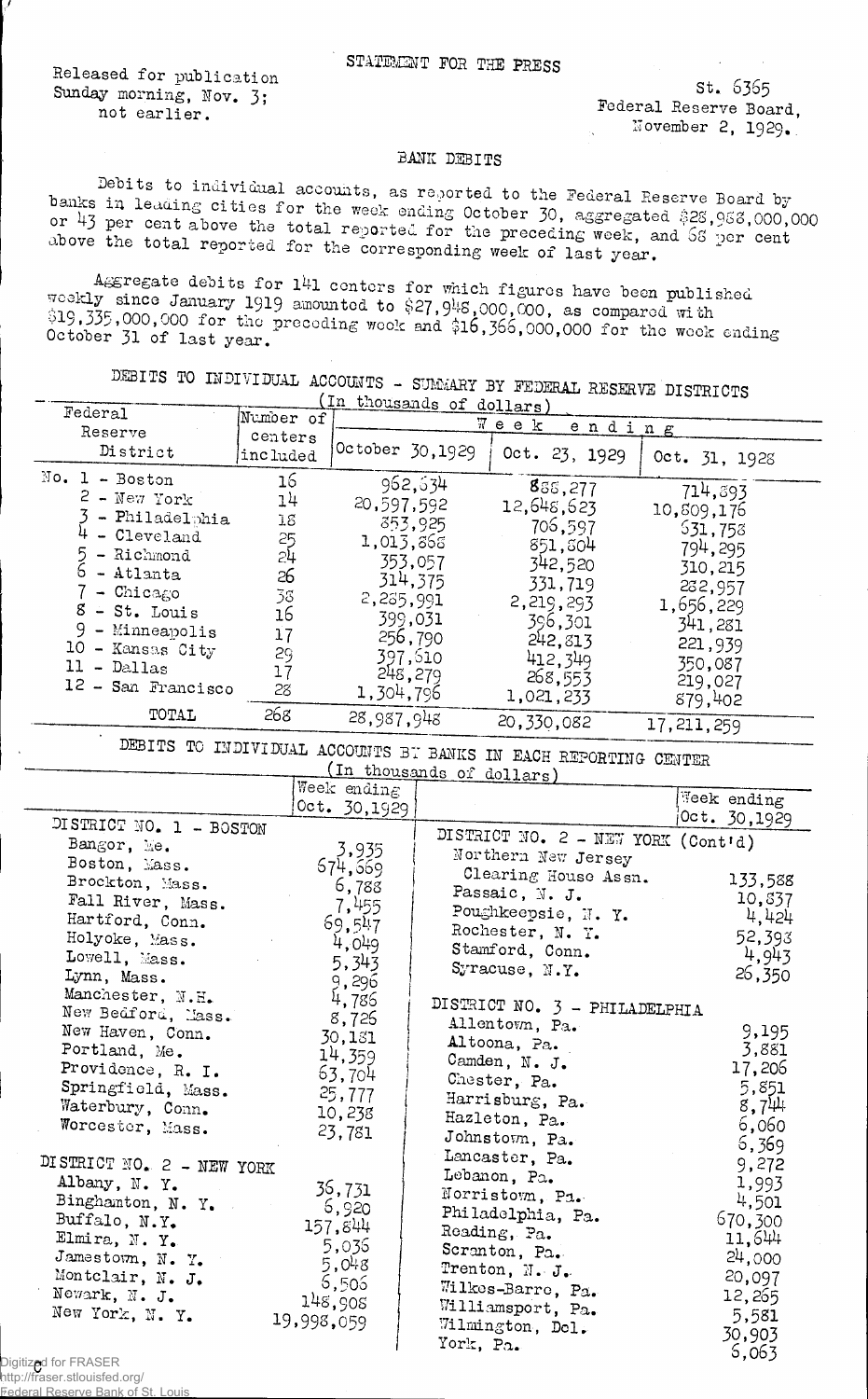DEBITS TO INDIVIDUAL ACCOUNTS BY BANKS IN EACH REPORTING CENTER

| بالمتشاط الشابات<br>st. 6365a<br>(In thousands of dollars) |                    |                                     |                  |  |
|------------------------------------------------------------|--------------------|-------------------------------------|------------------|--|
|                                                            | <b>Jeck ending</b> |                                     | Weck ending      |  |
|                                                            | Oct. 30,1929       |                                     | Oct. 30,1929     |  |
| DISTRICT NO. 4 - CLEVELAND                                 |                    | DISTRICT NO. $6$ - ATLANTA (Cont'd) |                  |  |
| Akron, Ohio                                                | 28,038             | Elberton, Ga.                       | 367              |  |
| Butler, Pa.                                                | 3,154              | Hattiesburg, Miss.                  | 1,556            |  |
| Canton, Ohio                                               | 12,806             | Jackson, Miss.                      | 6,159            |  |
| Cincinnati, Ohio                                           | 129,083            | Jacksonville, Fla.                  | 14,458           |  |
| Cleveland, Ohio                                            | 278,662            | Knoxville, Tenn.                    | 7,378            |  |
| Columbus, Ohio                                             | 47,568             | Macon, Ga.                          | 5,550            |  |
| Connellsville, Pa.                                         | 958                | Meridian, Miss.                     | 3,180            |  |
| Dayton, Ohio                                               | 24,336             | Miami, Fla.                         | 5,855            |  |
| Erie, Pa.                                                  | 9,872              | Mobile, Ala.                        | 11,212           |  |
| Franklin, Pa.<br>Greensburg, Pa.                           | 1,372              | Montgomery, Ala.                    | 6,883            |  |
| Homestead, Pa.                                             | 4,615<br>1,248     | Nashville, Tenn.                    | 24,451           |  |
| Lexington, Ky.                                             | 5,380              | Newnan, Ga.                         | <u>6961</u>      |  |
| Lima, Ohio                                                 | 3,119              | New Orleans, La.                    | 92,310<br>1,612  |  |
| Lorain, Ohio                                               | 1,432              | Pensacola, Fla.<br>Savannah, Ga.    | 10,392           |  |
| Middletown, Ohio                                           | 2,908              | Tampa, Fla.                         | 9,054            |  |
| Oil City, Pa.                                              | 4,635              | Valdosta, Ga.                       | 937              |  |
| Pittsburgh, Pa.                                            | 329,478            | Vicksburg, Miss.                    | 2,049            |  |
| Springfield, Ohio                                          | 4,748              |                                     |                  |  |
| Steubenville, Ohio                                         | 2,784              | DISTRICT NO. 7 - CHICAGO            |                  |  |
| Toledo, Ohio                                               | 72,732             | Adrian, Mich.                       | 987              |  |
| Warren, Ohio                                               | 3,762              | Aurora, Ill.                        | 3,715            |  |
| Wheeling, W. Va.                                           | 13,566             | Battle Creek, Mich.                 | 4,853            |  |
| Youngstown, Ohio                                           | 24,643             | Bay City, Mich.                     | 3,085            |  |
| Zanesville, Ohio                                           | 2,959              | Bloomington, Ill.                   | 3,471            |  |
|                                                            |                    | Cedar Rapids, Ia.                   | 11,832           |  |
| DISTRICT NO. 5 - RICHMOND                                  |                    | Champaign-Urbana, Ill.              | 3,203            |  |
| Asheville, N. C.                                           | 5,769              | Chicago, Ill.                       | 1,599,434        |  |
| Baltimore, Md.                                             | 113,149            | Danville, Ill.                      | 3,652            |  |
| Charleston, S. C.<br>Charleston, W. Va.                    | 6,600              | Davenport, Ia.                      | 11,631           |  |
| Charlotte, N. C.                                           | 10,468             | Decatur, Ill.                       | 4,933            |  |
| Columbia, S. C.                                            | 14,449<br>5,048    | Des Moines, Ia.                     | 19,996           |  |
| Cumberland, Md.                                            | 2,593              | Detroit, Mich.                      | 309,362<br>2,744 |  |
| Danville, Va.                                              | 3,486              | Dubuque, Iowa<br>Flint, Mich.       | 13,087           |  |
| Durham, N. C.                                              | 6,341              | Fort Wayne, Ind.                    | 12,618           |  |
| Greensboro, N. C.                                          | 7,037              | Gary, Ind.                          | 6,769            |  |
| Greenville, S. C.                                          | 5,749              | Grand Rapids, Mich.                 | 22,455           |  |
| Hagerstown, Md.                                            | 2,513              | Green Bay, Wis.                     | 3,551            |  |
| Huntington, W. Va.                                         | 6,121              | Hammond, Ind.                       | 4,800            |  |
| Lynchburg, Va.                                             | 4,869              | Indianapolis, Ind.                  | 49,677           |  |
| Newport News, Va.                                          | 3,056              | Jackson, Mich.                      | 7,549            |  |
| Norfolk, Va.                                               | 16,268             | Kalamazoo, Mich.                    | 6,473            |  |
| Portsmouth, Va.                                            | 1,520              | Lansing, Mich.                      | 7,088            |  |
| Raleigh, N. C.                                             | 4,597              | Mason City, Ia.                     | 2,900            |  |
| Richmond, V <sub>2</sub> .                                 | 39,315             | Milwaukee, Wis.                     | 77,244           |  |
| Roanoke, Va.<br>Spartanburg, S. C.                         | 7,162<br>4,459     | Moline, Ill.                        | 3,730            |  |
| Washington, D. C.                                          | 65,506             | Muscatine, Ia.                      | 1,353            |  |
| Wilmington, N. C.                                          | 4,965              | Oshkosh, Wis.                       | 3,800<br>16,102  |  |
| Winston-Salem, N. C.                                       | 12,017             | Peoria, Ill.                        | 8,273            |  |
|                                                            |                    | Rockford, Ill.<br>Saginaw, Mich.    | 6,813            |  |
| DISTRICT NO. 6 - ATLANTA                                   |                    | Sheboygan, Wis.                     | 3,222            |  |
| Albany, Ga.                                                | 1,068              | Sioux City, Iowa                    | 14,006           |  |
| Atlanta, Ga.                                               | 46,917             | South Bend, Ind.                    | 12,469           |  |
| Augusta, Ga.                                               | 8,657              | Springfield, Ill.                   | 8,915            |  |
| Birmingham, Ala.                                           | 35,900             | Terre Haute, Ind.                   | 4,989            |  |
| Brunswick, Ga.                                             | 760                | Waterloo, Iowa                      | 5,210            |  |
| Chattanooga, Tenn.                                         | 12,521             |                                     |                  |  |
| Columbus, Ga.                                              | 3,737              |                                     |                  |  |
| Dothan, Ala.                                               | 686                |                                     |                  |  |

Digitized for FRASER http://fraser.stlouisfed.org/ Federal Reserve Bank of St. Louis

i.